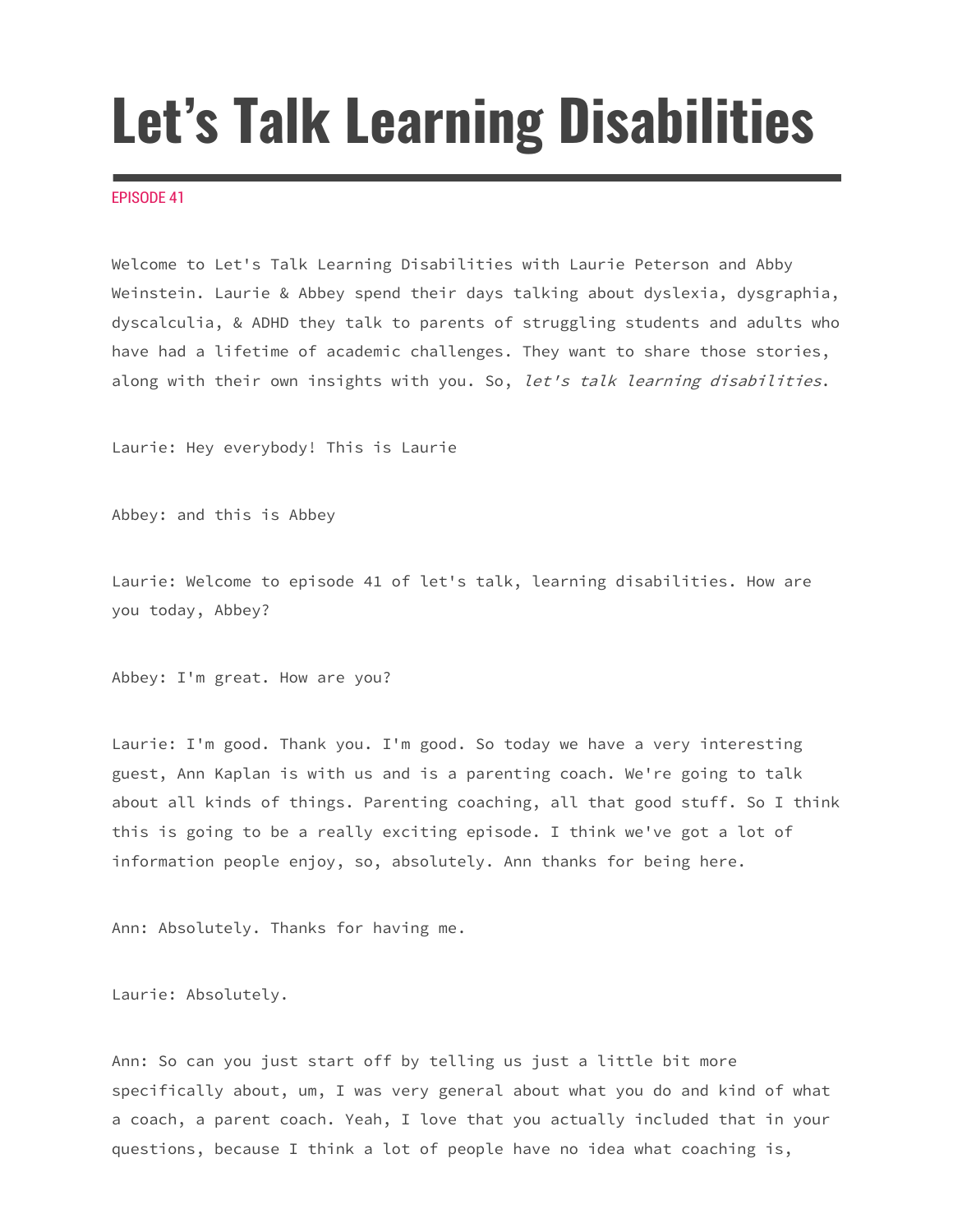which why w why would they, right. Exactly. Yeah. So coaching is really, um, really just about helping you figure out what's right for you and holding you accountable and helping you strategize, finding, tapping into your own creative, um, problem solving skills and alignment, and.Inner knowing and all of those things. So I think a lot of times people think I'm going to hire a coach and she'll just tell me what to do about my kid or about this. And actually, I totally can do that, but that it wouldn't actually be considered coaching. And it probably wouldn't help you a whole lot because you would just be kind of sort of trying a one size fits all approach to a problem. That's very unique, especially parenting, especially parenting kids who are neuro atypical. And so what's most important is really helping you feel super aligned and kind of "eyes on the prize" for your own situation and aligned with your own kid and all of us as parenting professional professionals know the most important thing. The gold standard in parenting is attunement with our children, not attunement with a coach that you're paying.

Laurie: This is true. This is true. So when you have a parent that reaches out to you and we're going to talk about some of the more common things you probably hear, but kind of, how do you get things started? Like how do you get the ball rolling with them?

Ann: Yeah. So when I very first meet with someone, we do a discovery call. That's really just a chance for me to get to know everything and anything about this parent. So I like to say that the first half of that call is really just me listening and answering questions. And until I feel like I have a really comprehensive picture of what's going on, then I kind of turn the tables and give my honest feedback and paint a picture of what's possible and how we can get there and what that looks like and all of that stuff. Um, but really it's, it's getting the ball rolling, involves us getting to know each other and creating, um, an attachment with each other so that we can have trust and confidence in each other and, um, and really discover whatever, whatever solution is waiting for for this parent.

Laurie: So, if you're not telling them what to do, how do they get to the place where they have happy, healthy.

Abbey: Yeah, where they learn from you?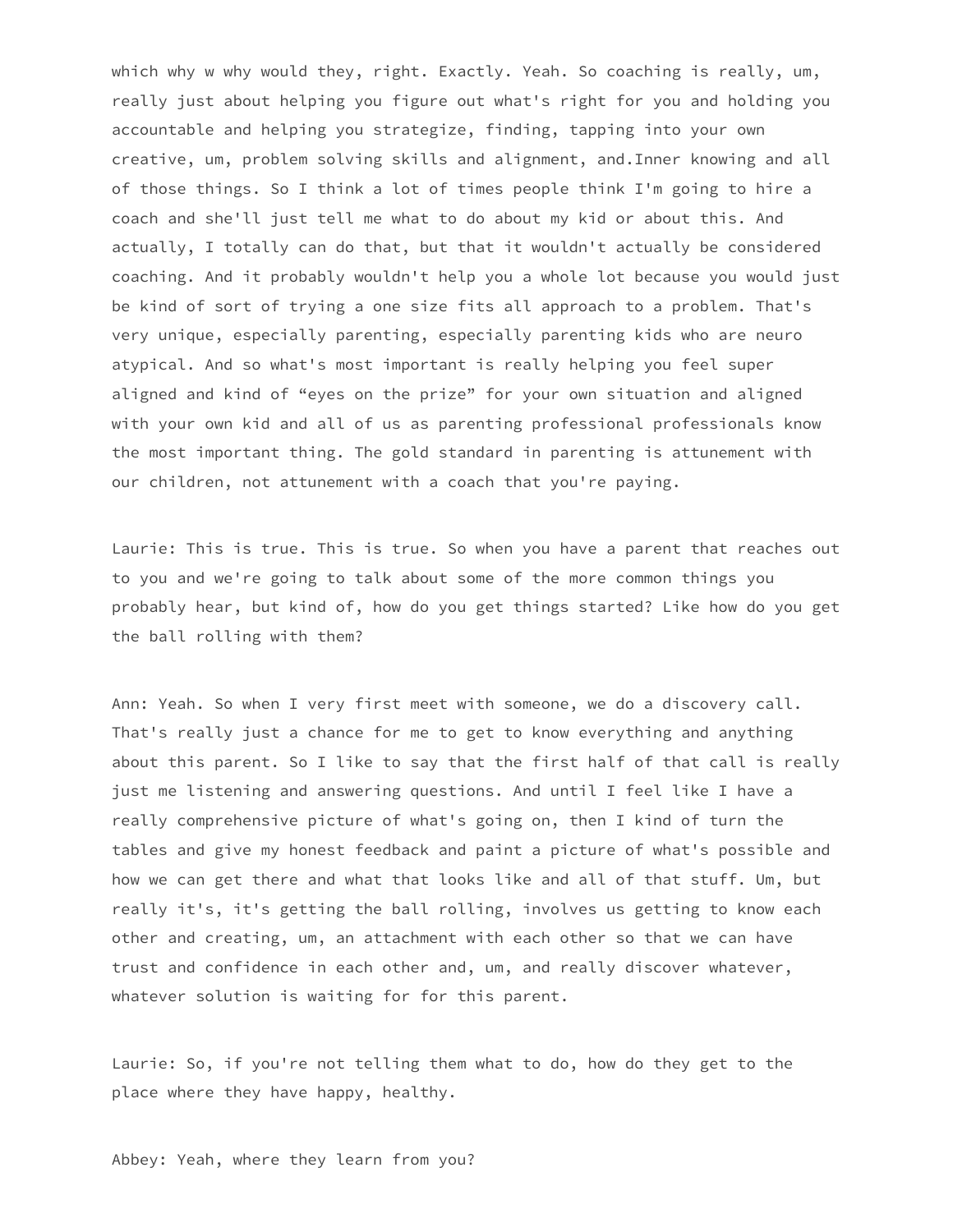Ann: In the coaching world, I would be considered what's called a coach/consultant. So part of my job is educating my clients. So I will almost never tell my client like, well, you need to do X, Y, and Z, but I absolutely raise awareness about, well, these are considered to be the best approaches to this kind of situation. What are your thoughts on that? What of that feels most aligned to you? How could that apply in this situation? What does boundaries and consequences look like in terms of homework, for example, or in terms of getting ready for school on time? What consequence fits this situation? What thoughts and feelings and maybe reservations do you have about even giving a consequence and things like that? So, Um, you know, I'm not there to support you and starting to use like corporal punishment on your kids. Cause that's the solution you come up with. Like we're not going there together, but we're learning about like, what does authoritative parenting look like? And how can you have a high degree of connection and attunement with your child while you were also having a high level of leadership and control in your family and what are the ways that we move the arrow up in the control world and what are the ways we move the arrow up in the attunement world. Um, but yeah, the, all those little nuts and bolts and things like that are things that I help you figure out versus telling you what to do. Like, oh, you should take their phone away or you should, you know, tell them they can't have screen time tonight or whatever. That's probably not going to work if I'm just like throwing consequences at you.

Abbey: And so do a lot of parents come to you and not really even understand the idea of consequences and how, what a consequence is or how to implement consequences?

Ann: I think that happens. I think also a lot of times we, while all of us come to parenting with, um, kind of like a little bit of a grab bag of experiences and messages that we've gotten as we were growing up and things like that. And so, you know, it could happen where a client comes to me or it's like, well, my parents spanked me and that worked out great. So, you know, what's the problem here, or my parents spanked me, and that was extremely awful to me. And now I have like fear and anxiety. Having any sort of, um, consequences for my children, because I don't ever want my kids to see me the way that I saw my parents or my parent was super, super permissive and let me do whatever I wanted. And that was really not okay for me because I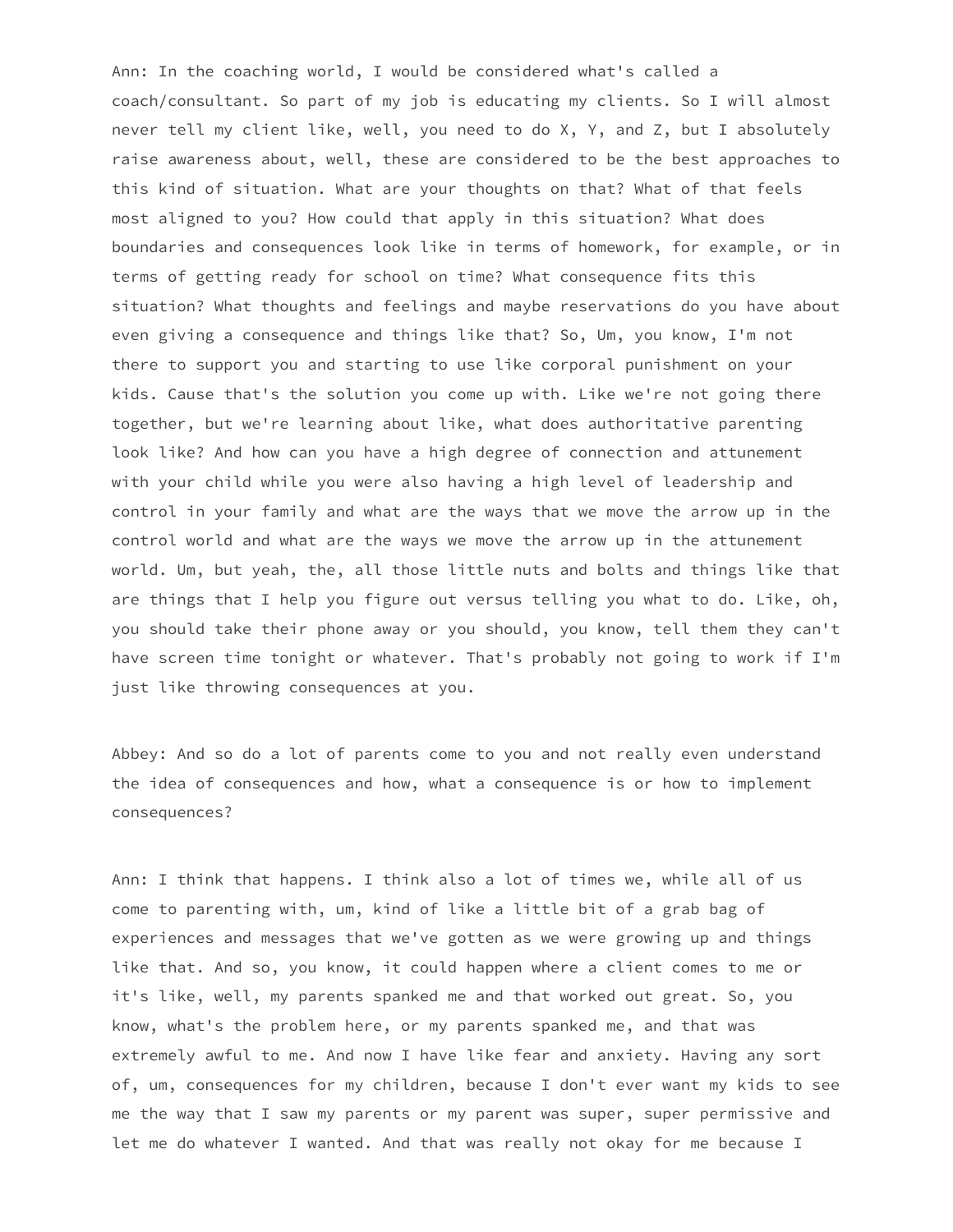felt out of control. So now I'm going to like micromanage every aspect of my child's life. So it's not necessarily that people don't know what a consequence is, but we all have our own like thoughts and emotions. Feelings, um, and beliefs about parenting, um, and about using consequences. And then it definitely does happen where people think the biggest thing that I see happening is people confusing consequences and punishments. And so they don't want a consequence because they're trying to be non-punitive or they think they're consequencing, but they're actually punishing their children.

Laurie: That's interesting.

Abbey: That is interesting.

Laurie: So how many, and we've got some real specifics, but I'm still, I have a couple more general questions and one of those being, because it sounds like a lot of the parents that come to you, their concerns have a real emotional piece to it. So how many, or are there many of your clients that are already working with a counselor and how many do you then say it might be a good idea to also be working with a counselor while we're working together?

Ann: Yeah. So part of my job as a coach is to have a very clear line between what is coaching, what is therapy, and really, um, stick to my, um, wheelhouse and my scope of practice. So it could happen. And it certainly does happen sometimes where as I'm working with a client, we realize that, you know, There's an, um, an emotional component that is beyond the scope of, um, of coaching. And so I certainly do have clients who either already are working with a therapist or decide to start working with therapists while we're working together. And that's really not a problem, you know, coaching and therapy. I would say that the Venn diagram of the two definitely overlap. But they are very different, you know, therapy is really about looking to the past and understanding the past and really healing wounds from the past. Um, and coaching. We absolutely acknowledge and understand and talk about the past. And then it's really about asking the question like, okay, now we understand why we're where we are. What do we want to do about it. So it's a much more forward focused and action oriented approach to creating a healthy life for yourself or a healthy relationship or whatever it is that you're working on. And so there's a place for both of those things. And depending on how easily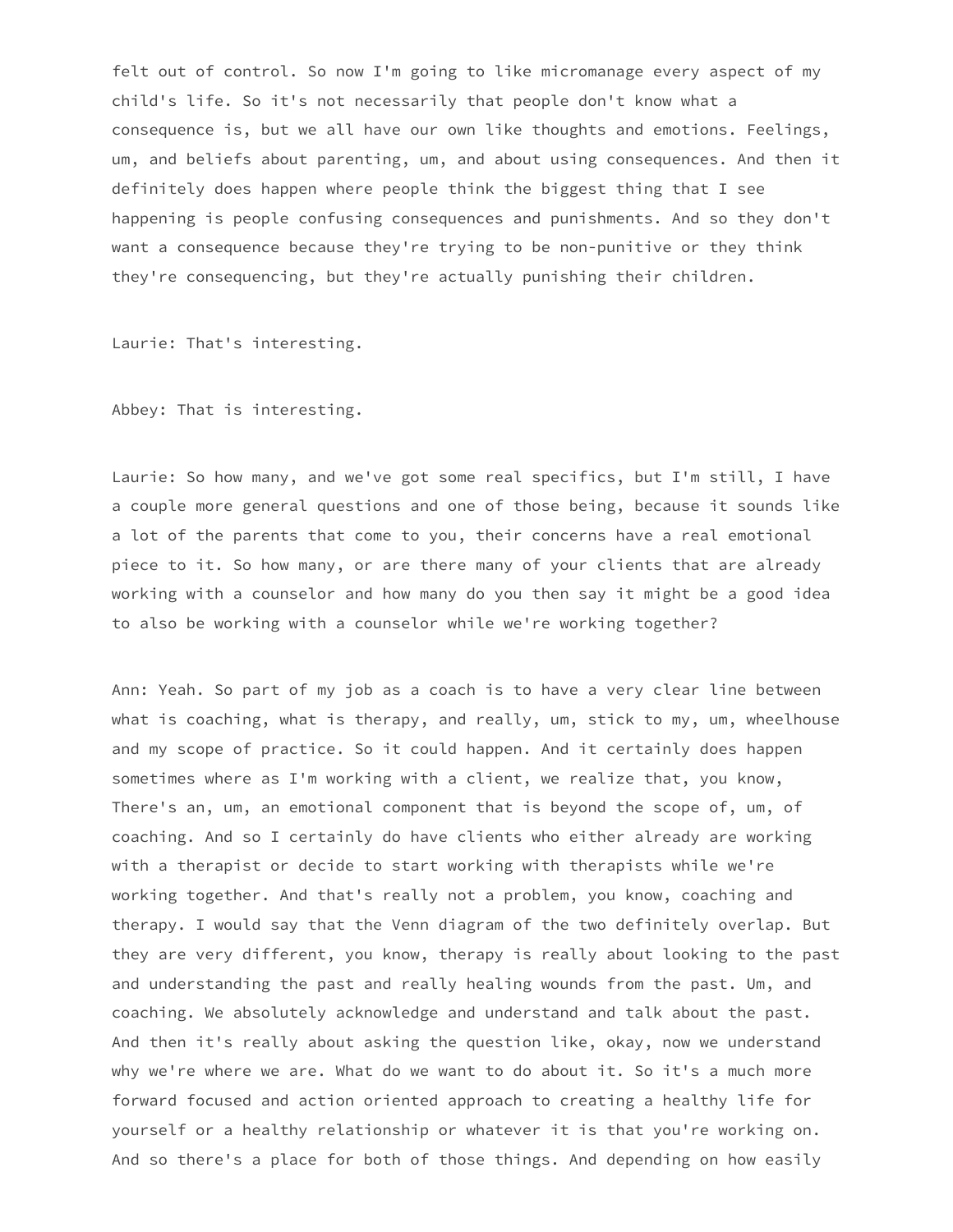you're able to move through your emotions and have a kind of clear vision on what you're doing, what you want to do and what you want to accomplish. That's really what determines whether you need like additional um, support and that emotional landscape.

Laurie: No, that makes sense.

Abbey: Makes sense. So what would you say are the most common you had mentioned coaching talking about maybe homework or getting ready for school in the morning. What would you say are the most common reasons parents seek you out for parent coaching?

Ann: Um, well, it just kind of depends on the age of the kids. Cause I work with people all the way from toddlers to teens. So usually with toddlers, we're talking about tantrums, power struggles, the classics, like no phase of life, um, all of that stuff. And I think depending on my clients, sometimes that kind of veers into questions of like body autonomy and things like that. Because for different people have different comfort level of saying, you know, it's not okay for you to behave this way. It looks like you need to be by yourself and pick their kid up and put them in their room for some time by themselves or whatever. And other parents don't feel good about that. Or how about like, you know, wrestling your kid into a car seat? Or trying to force them to get dressed in the morning and stuff like that. There's a lot of like physicality that goes into the mix with toddlers, even if we're just talking about the physicality of like chasing after them and the playground and stuff like that. So it's a very physical job, mothering or fathering or parenting a, um, a toddler. But then with my older, uh, my clients who have older kids, we talk, um, a lot more about, um, You know, smart choices and emancipation and autonomy and relationships and things like that. And then behavior challenges are often about, like you said, schoolwork, um, friend choices, chores, responsibilities, respect, sometimes. I would say. Um, and then there's a lot of times where parents think that what the problem is is respect, but it really is not.

Abbey: Yeah.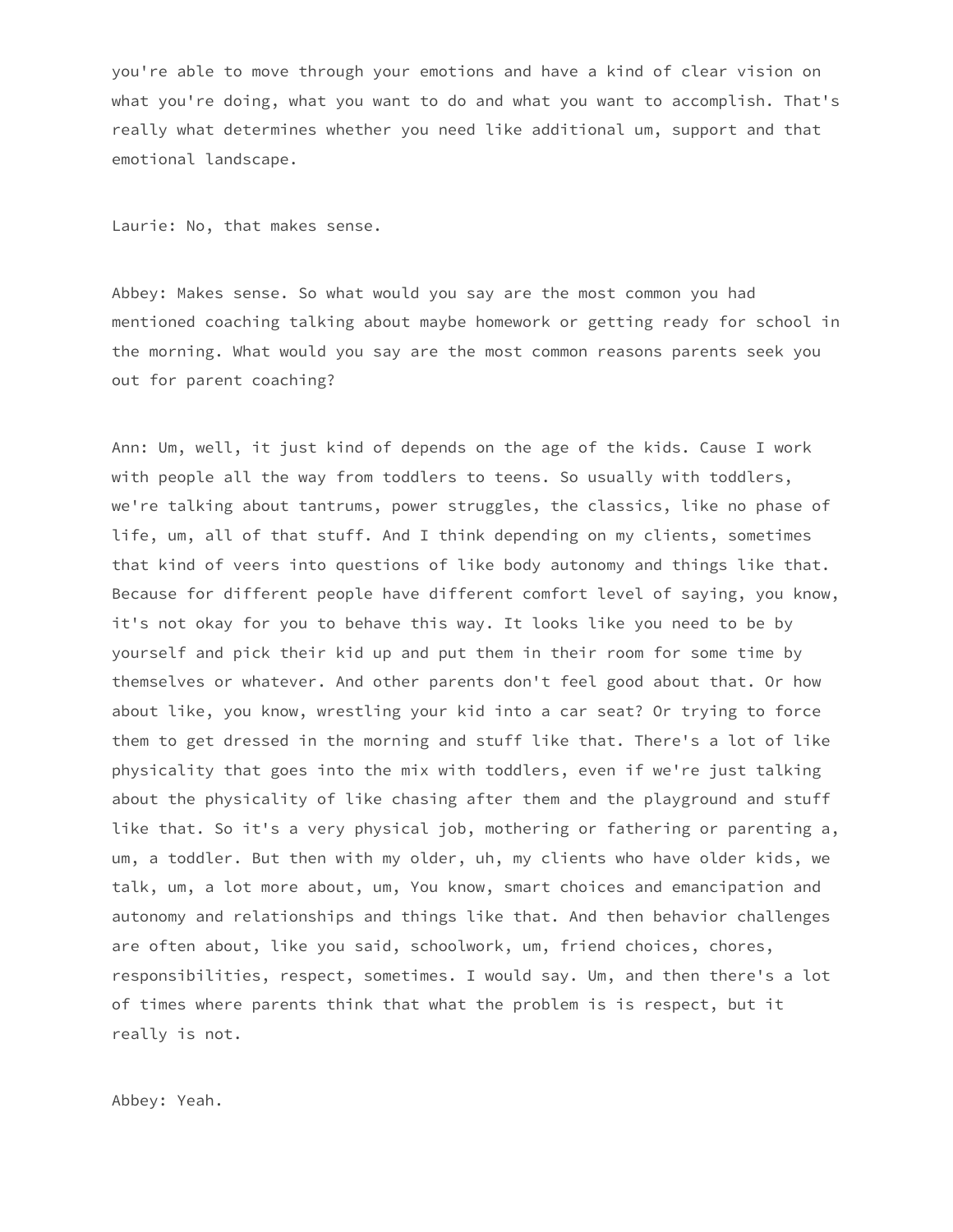Laurie: I was just going to say, I bet there's probably a common theme through a lot of those why you're struggling with why you may be struggling with these five things with your child. They're all kind of related to this thing, whatever it is.

Ann: Yep. Absolutely. I would say like, that's why it's so easy for me to work with parents who have kids of any age, because the principles of fun, of like effective parenting, never change. You know, we get hung up as parents on trying to control things that are out of our control, trying to like manage, um, the outcomes for our kids or the emotions of our kids. We wind up, um, kind of overpowering them, which creates power struggles. And we also get super emotionally invested in our children's behavior, which leads us to behave in extremely, emotionally intense ways that sabotage any hope of us ever improving our kids' behavior, whether it's super-intense positive emotion, like, oh my gosh. You're amazing. Look what you did. You're like the Sunshine's out of you, all this stuff or negative on the other hand looks like you're disrespectful to me. How dare you talk to me that way, you know, all of the yelling and anger and stuff like that. And so. Like I've, I've talked to my clients. The four, I talked about all the time, the four fundamentals of effective parenting are that you can't control anyone but yourself and nor do you have the right to, number two is all human beings, desire control, and autonomy in their lives, including toddlers and children like outside of infancy, every human being wants agency. Number three is experiences are the best teachers so like that Ted talk that you give your kid is not going to change their behavior at all. The more you're talking, the less you're teaching. And four is intensity negates. Everything. You have to be neutral all the time, as much as you pass. That is hard.

Laurie: That's awesome. I mean, that is so that's really does. And so what we wanted to do is maybe just get you to talk a little bit about. The things that we hear most, you know, maybe we can share with our parents, you know, like the homework struggles and hearing you say those things, I'm like, you can, you know, I want you to walk through what I'm thinking, then you can apply those four things just to homework. So I love that. That is awesome. So, okay. So homework struggles we see, we hear about homework struggles from first graders who don't want to sit down because it's hard, it's boring, there's more fun things to do all the way up to high school kids who just don't even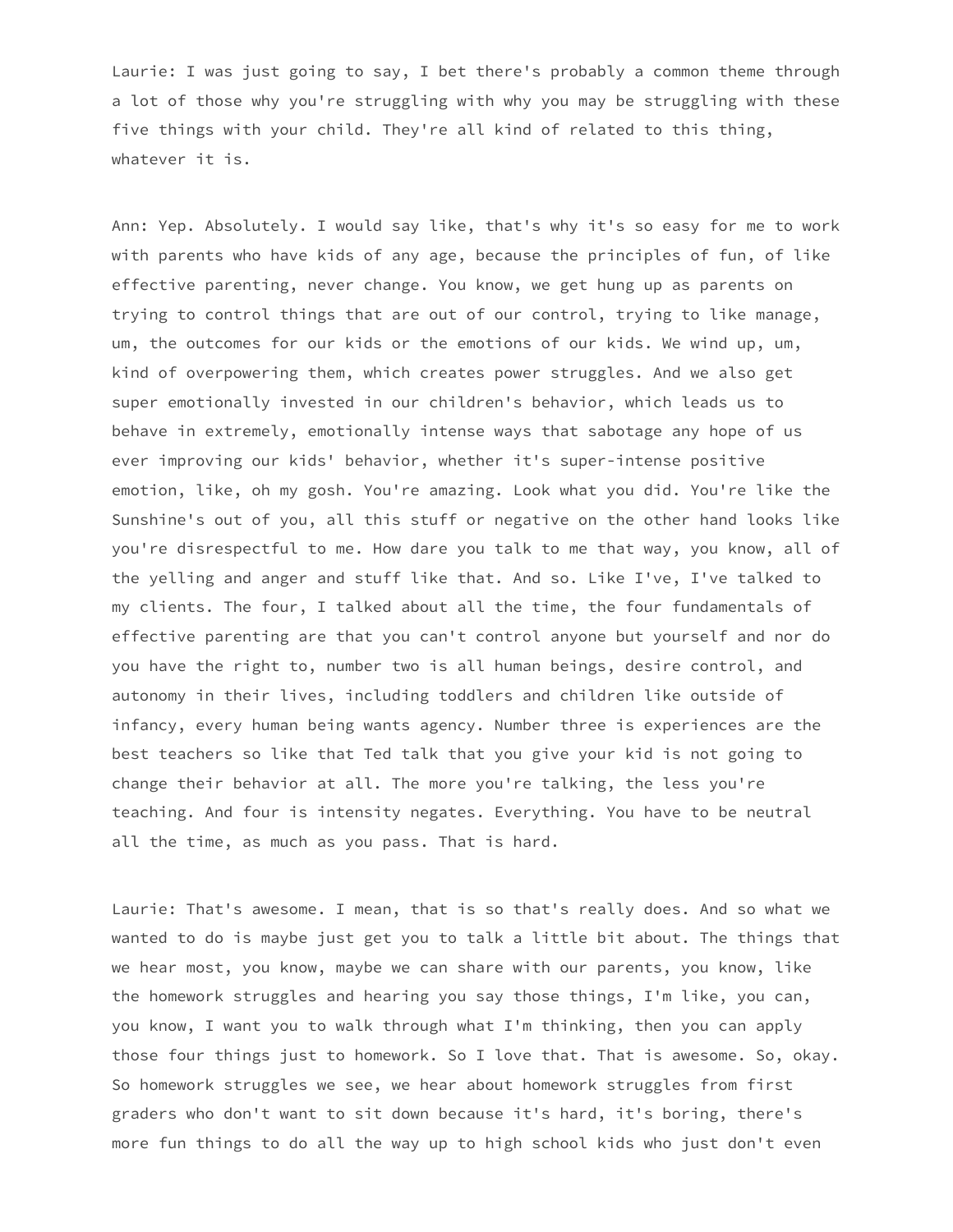know how to organize their time and would rather be on their phones or their, you know, whatever. So how do you help. Navigate the muddy, muddy waters of homework?

Ann: Yeah, totally. So, um, well you definitely can apply all four of those principles here. So the first, uh, the first one is really the fourth one, which is don't get upset. You can not get upset. You can not be caring more about your kid's outcome than they care, because as soon as you have created that emotional investment, two things are going to happen. Your kid is really super amazing attitude into your emotions. And as soon as they know that you've taken ownership of this, they won't take ownership of it. Whether you say that out loud, or it's just an energetic thing that they pick up on, it's definitely going to happen where it's kind of like, why would I care? My mom's got this right? So, and the other thing that happens when you get too emotionally invested is you're definitely going to end up yelling and bargaining and bribing and negotiating and all of these parenting strategies that totally never work. They only make things worse. And that happens because you care so deeply that they do their homework. You have to, um, I won't swear on this podcast, but I have a very big potty mouth anyone's considering working with me. You need to tell them because I will say we need to give less craps about this, you really need to give zero craps. Okay. So, because once you don't care and I'm using that in this, you know, obviously tongue in cheek way, but once you care less than your kid does about their outcome becomes a lot easier for you to actually give them that experience of learning. Well, what happens when you make a poor decision? What happens when you don't do your homework? Well, in this family, For example, screens are for kids who have finished their homework or on the weekends, you know, XYZ privileges for kids who have no missing assignments. That one came really in handy during the pandemic, because now really go look and see all the missing assignments. Right? So, and you can actually follow through with that without getting upset. Oh, you chose not to do well. You do you, like choice and agency, right? Like that, that was your choice might not be what I would choose, but that's cool. And you are very well aware of how this family works. So you chose not to have screens. Whatever. Um, and if you're upset about it, I can totally understand that I can actually even be empathetic about how upset you are about the outcome, because I truly can feel sorry for you instead of being angry, like, well, if he didn't want to miss out on screens on your homework, I told you, right. That's not helpful. But to say like, I can totally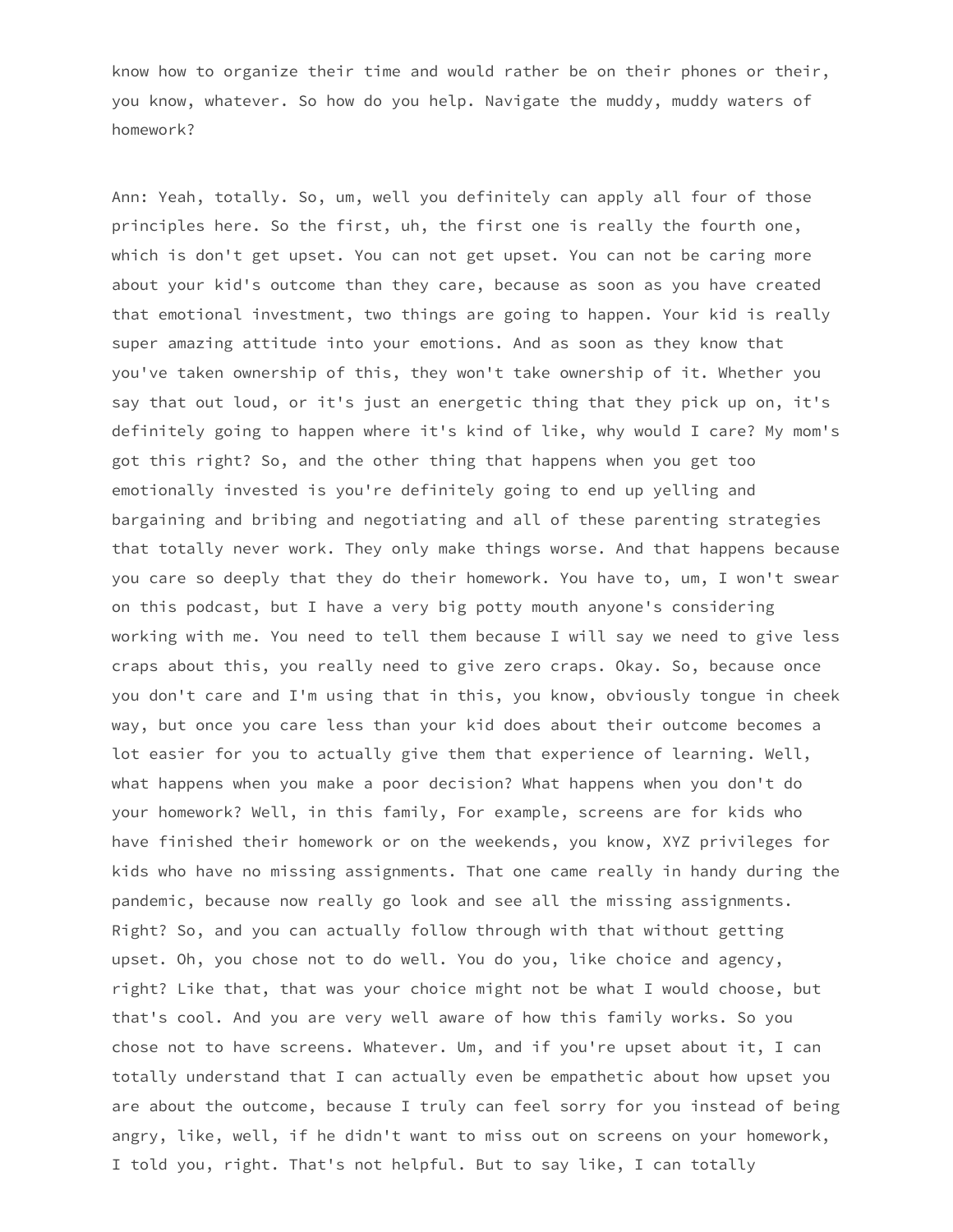understand why. That right now, I'd be really bummed out too if I had to sit in my room while everyone's having family movie night, cause I don't have screens this weekend, like I'm feel the same way if I were you and next week you can make a different choice and I trust you to know what's right for you. And that's it. I love that.

Abbey: So saying no, no screen time you made the choice basically. Is that a consequence, you know, is that an expectation that you make sure they understand? They have to lay out in the beginning that if you do your homework, then you earn screen time.

Ann: So that's a question I get all the time, which is like, okay, so now I'm starting this new thing I need to like, have like family meeting, come to Jesus moment. Everyone needs to know, like, this is the new order. There's nothing wrong with doing that once. But it's important for us all to know that we're doing that for ourselves, not our kids, like your kid already knows he's supposed to do his homework. You're not telling him anything. He doesn't already know. And this new way of responding to the fact that he didn't do his homework is probably way less harsh than what's been happening up until now. So it's not like you're like setting him up unfairly, but if it's what you need to do for yourself to feel like a hundred percent confident and ready to like, go for it with this plan, then. Go for it. That's fine. If you continue to have these, like, no, for real, I we're really going to do this thing now. Maybe you didn't get the memo. That's not actually giving anyone a heads up. That's just giving them lots and lots of second chances, which isn't gonna help.

Laurie: Okay. So that, that, you know, you had said like the out of those four things that was kind of like the four, the number one. What else in there, what other tools do you give parents to help with that? I mean, that to me is I love the natural consequences and I like not, I like non-caring emotionless. I don't have the energy or the time to do your homework. So I'd rather just take it off my plate.

Ann: But so often, cause like most kids. They really do care at some level, if they're doing a good job in school or if they, you know, it's not fun to be in school the next day and everyone else was turning their homework in and you're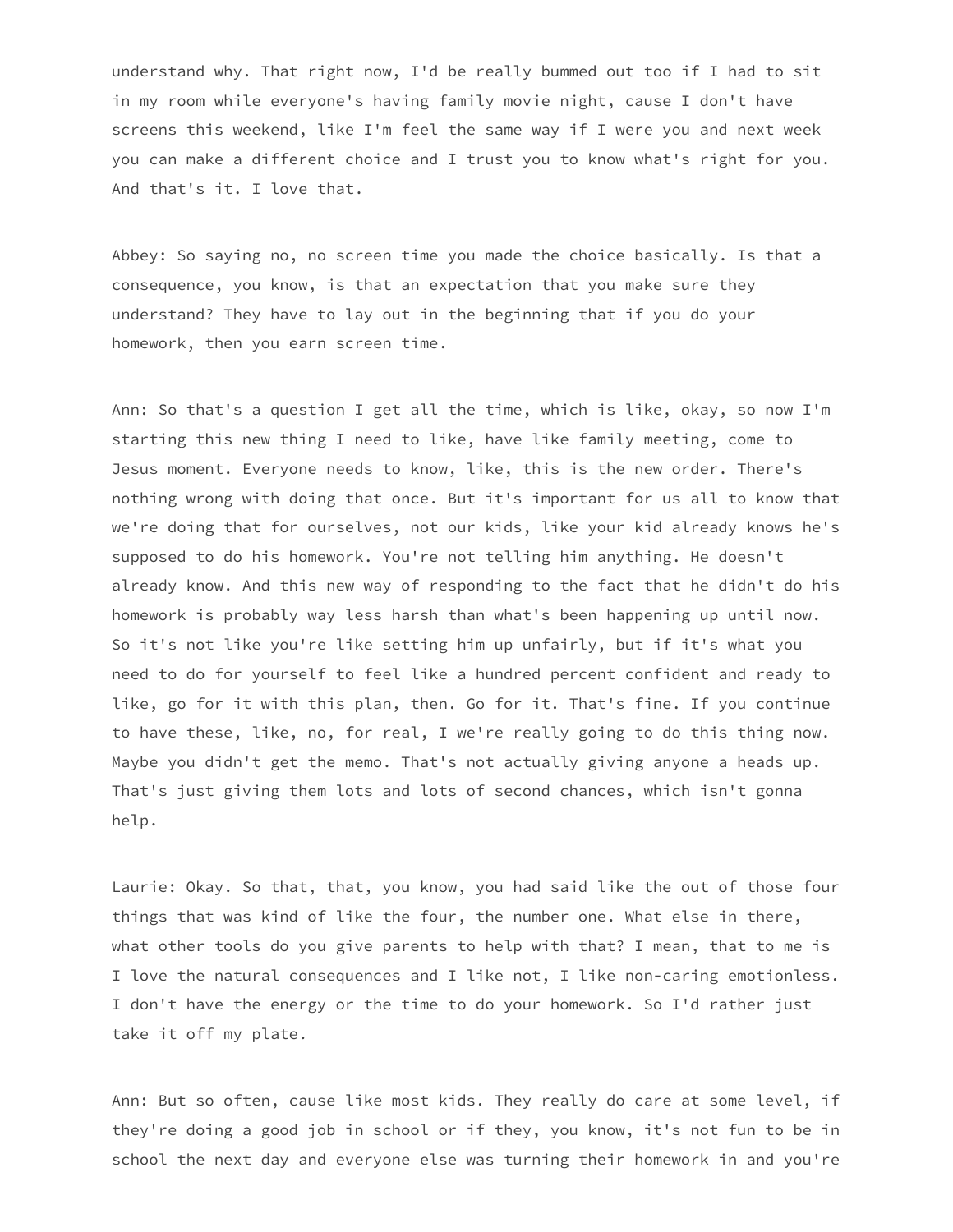like, oh shoot. You know, that's, that stinks. Kids don't like that, but they also. Like, they almost can't even connect with how they feel about their homework and their work ethic and, you know, taking care of their to-do lists and stuff. They can't really connect with how they feel about it. If your emotions about it are overshadowing everything else. And it's hard to suss out for a kid. Like, am I upset about this? Cause my mom's upset with me. And I hate when my mom's upset or am I upset about this? Because it actually matters to me. And the whole point of all those four principles is to set up a world in which it matters to our children to make good choices, because it works out better for them to make good choices. And the more we can, like the whole point of discipline is really about helping kids connect the dots between the choice they made and the outcome they create and everything that comes from that connection of those dots, responsibility, accountability, empowerment, realizing that you're the agents in your own life. Like all of those things come from that. Um, and the more we step out of the way, the more the line between those two things becomes a straight line instead of a circuitous maze for our kids. And so like that. That neutrality is just so, so important. And I just think also of course, like this is a podcast that's about talking about, um, neuro-typical kids and challenges that kids have with learning and stuff like that. It's really easy to fall into the trap of believing like, well, my kid is different, which is true. Um, and therefore they can't…XYZ. Um, and so therefore these parenting strategies that are categorically ineffective, I should start using like giving lots and lots of, um, chances or making excuses or doing it for them or pressuring them. Sitting right next to them and like cramming it down their throat, like neuro atypical kids need structure and predictability and boundaries and consequences, even more than all the quote unquote "normies" out there. Because, the more we parent this way, the more linear that line becomes. And it's so important for these kids to be in a place where that line is as straight as possible.

Laurie: Well into not to interrupt, but don't you think those that are neuro atypical kids, they want the same things. They want to be independent. They want, you know, they want ownership. They want all the same things. It's just going about it…

Ann: A hundred percent because there's a whole. What do they need? It's also, what do they want? And also like, what is the world they live in? Well, it's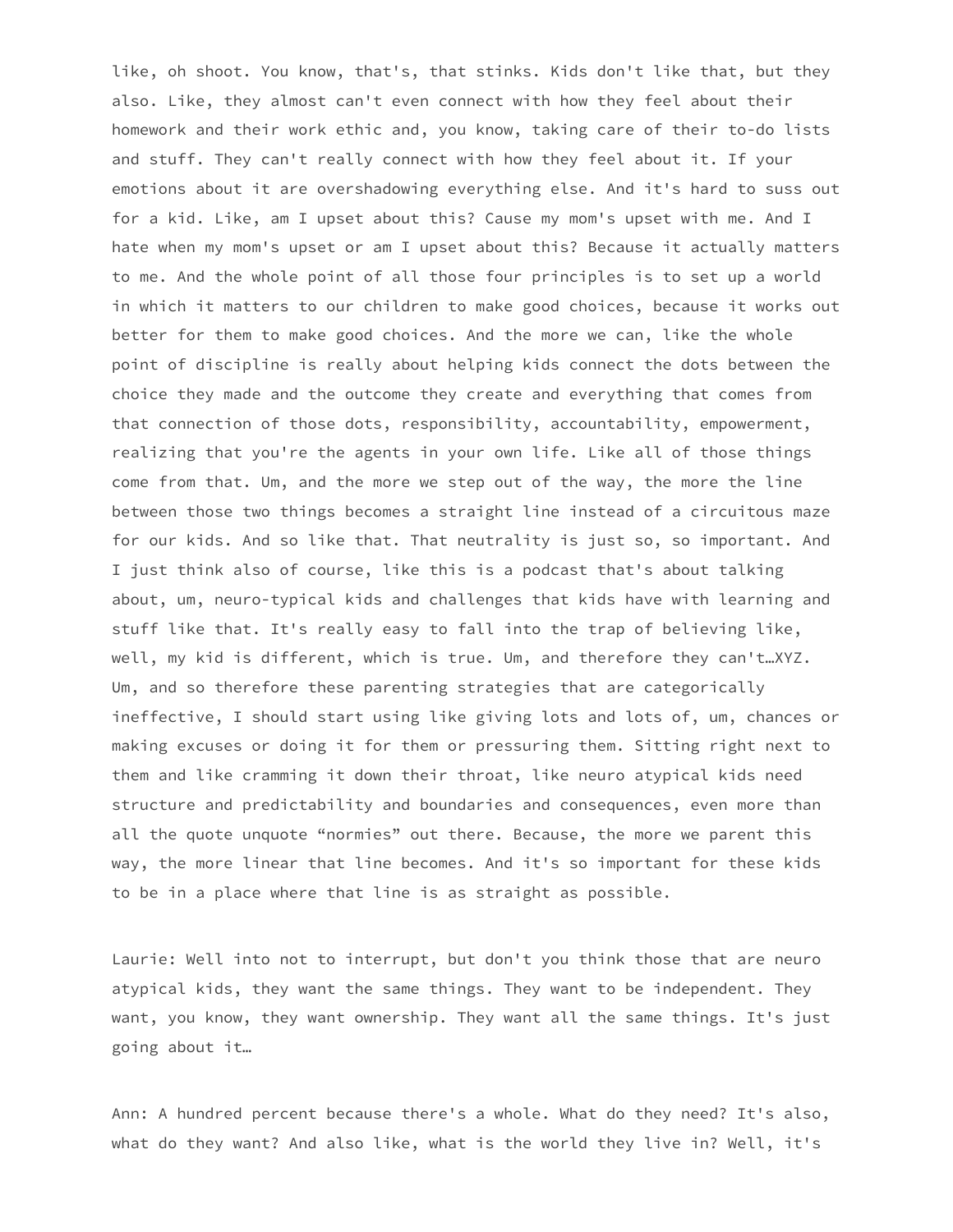the same world that everybody isn't probably going to take. Um, you know, a neurodivergent kid longer to learn how to pack his backpack by himself in the morning, or be ready for school on time. Yeah. It's probably going to take away longer time and you're going to want to blow your brains out. It is what it is, like you don't, there's no way to make that faster necessarily, but you definitely can show up in ways that make it longer or never at all. But it's not a problem that all different kids have certain things in their lives that are going to be more of a challenge than others. And for a neurodivergent kid, it might be some of these life skill things. Well, that's no biggie. You know, it just means that they, we need to show up for a longer period of time. Like I have an eight year old who took a hot minute to remember to turn his homework in and, um, you know, We have a rule in our house, you know, screens are for kids who turn their homework in. So he would come home from school. I'd say, did you turn your homework in? He'd say, no, I forgot. And I'd be like, oh man, that stinks. No worries. You'll get another chance to turn it in tomorrow. But I really want to watch TV. I'm like, oh, I know. I really wanted to, we're in the middle of watching Harry Potter. And I really want to watch it with you, but I bet you're going to remember tomorrow. And at some point it took him like a full, like, I would say 10 days to actually learn this, which. I would say pretty typical. He is not a neuro divergent kiddo, but at some point during those 10 days, he came home and he was mad at himself. And I know the parents listening to this podcast, know what I'm talking about. Would it be like, I just, he said, I just can't learn it, mom. Hmm. It would have been really easy for me to be like, well, maybe he really can't learn it. Maybe I'm expecting too much of him. And, you know, and then like kind of almost betray myself and my parenting for me, my parenting is something that's very, very aligned with who I am and my beliefs and everything like that because I've worked. I make it that way for me to parent my son in a different way would be, would truly be for me to betray myself, but it would be really tempting. For me to do that. But instead, you know, because I've done all this work or whatever, I'm able to just show up and say, you know what, buddy? I know it feels like you can't learn it. You just haven't learned it yet. You're, you're learning it right now. And I know you're going to figure it out and, you know, and he forgot a couple more times.

Laurie: And how good you feel, right? Like when he did remember it?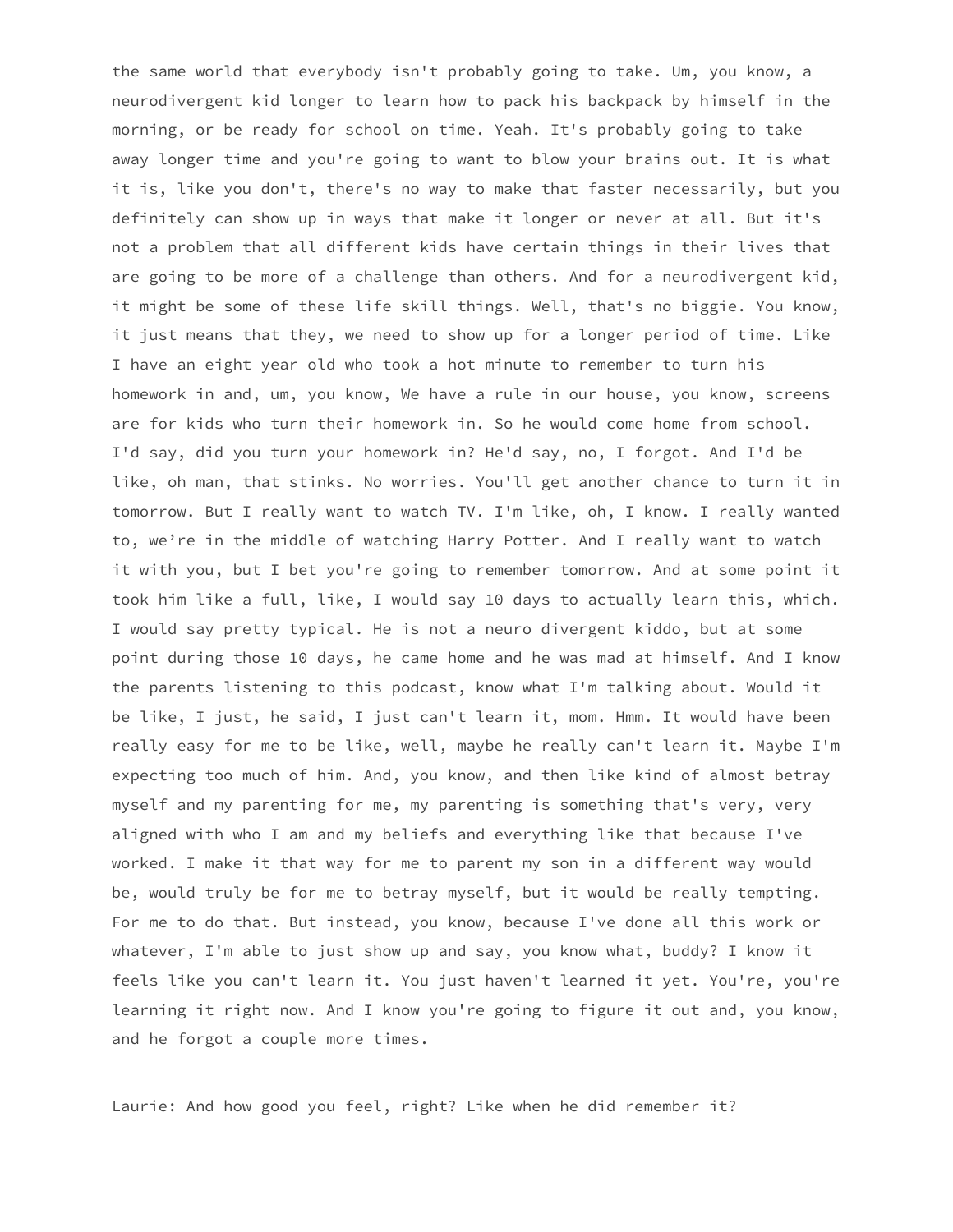Ann: Yeah, totally. And then when he remembers to turn it in, it's like big, high five. That's so great. And even then we talk a lot in our work about like, what's the difference between praise and observation, which is more important for me to say, I'm so proud of you, or I can see you feel so great right now. Um, 'cause I, we all want our kids to be doing things for the quote unquote "right reasons". And making me happy is not the right reason.

## Abbey: Right.

Laurie: That's interesting. I heard that somewhere a long time ago, and that was one thing I always took with me. Like, you should be so proud of yourself like that, you know, instead of like, I'm so proud of you, you know, and I do think that's powerful.

Abbey: Kind of build in that intrinsic motivation and reward and praise for themselves. And I think it's important that you stayed consistent. You didn't give in and say, well, I'm gonna let it go this time, or I'm gonna remind you, or I'm gonna bring your homework up to the teacher and turn it in for you. And so you stuck to your guns and stayed consistent. It took them a little bit longer, but he eventually came to, he learned it.

Ann: Right. I think that's a lot for parents of younger kids. So my eight year old is my youngest. I have three older children, so I have gone through second grade now, many times. I know like it's different now than it was my older kids were younger. COVID was something that made that happen. Like parents aren't allowed to go into the school anymore. So like, there's nothing I can do to help him turn his homework in. And he simply has to learn to turn it in. And so, you know, that's maybe is almost a blessing in disguise and in a kind of a way, cause probably one of my older kids back in the day, I could have actually walked with them to the classroom and said, now don't you remember? You have something that you need to do right now. What is it? Right. That's not an option right now for me. And that's probably a good thing.

Laurie: Yeah, it is tempting isn't it?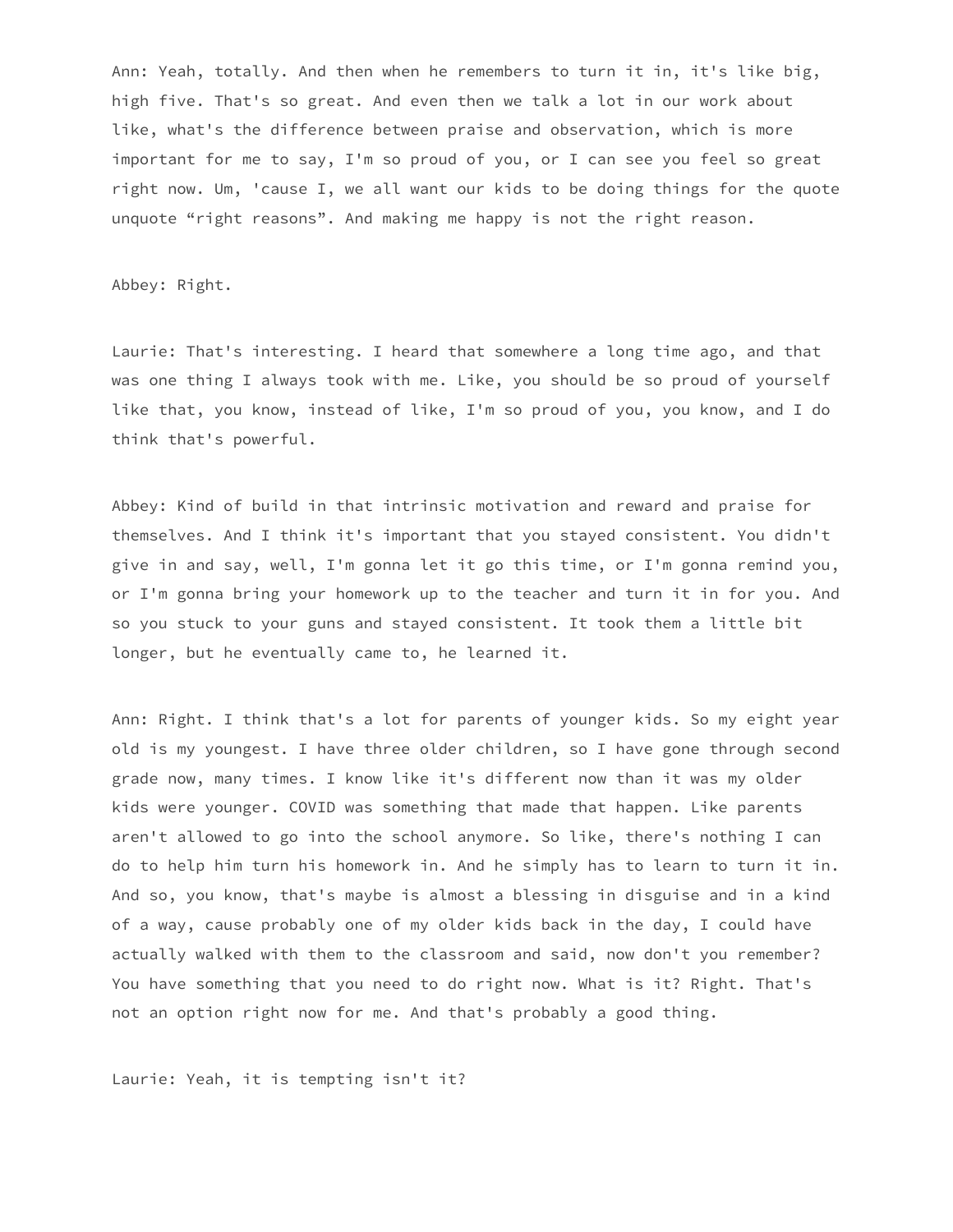Ann: I did toy around with the idea of like emailing the teacher, but I didn't, and I'm very glad that I didn't.

Laurie: So what about disciplin when kids do things, you know, not turning in homework is one thing and that's a lesson to learn, but like, I don't know when they make poor choices, they get in a fight at school or they, you know, talk back to a teacher or they get their clip moved or their whatever, like when there's discipline. Um, how do you, how do you help parents handle that appropriately? Yeah. So this is a great question because especially when it comes to school, we almost have like a three tiered approach. Like the first tier is basically, unless the school is telling you that you need to get involved. You don't need to get involved. The school should have a discipline plan in place and your child is not the first child who threw a shoe or bit somebody or threw a chair or even…I had a client and we dealt with that last year. Yeah. So your, they have, they should have a plan in place of what do we do with misbehavior. If you're getting calls from the school, the first question to ask. Thank you so much for letting me know what is your plan to deal with with misbehavior? And if they're like, our plan is to tell you about it, you can say, well, that's not enough. Um, I'm not there and I'm not going to be there. So, um, You know, I'm, I'm here to support you in whatever your discipline plan is, but I'm not a discipline plan for your school. And so that's kind of step one is to really, truly like hand the problem back to the school. Not in a way of like, not my problem, but in a way that's like, you need to take the lead on discipline in your facility and I will back you up however, that looks. And then give them a chance, give the school a chance to not need you to do anything more. If it, if the behavior still continues, that's when we need to have like a conversation that's about how am I going to back up the school at home. And here's where I really encourage you not to do the pickup conversation like right in front of your kid. Did we have a good day or a bad day? Thumbs up, thumbs down. You know, disappointed, look on the teacher's face or whatever, like, because then school and, and probably there's people listening to this who have actually experienced this. Cause it's really common school becomes this thing where there's like an ultimatum or like a come to Jesus moment at the end of the day or kids decide, I don't care. I'm bad. I that's who I am anyway in the car on the way home to be like, I was bad today, mom or I was good today, mom or whatever. And you can just tell like, this kid's whole identity is now wrapped up in like, whether they were good or bad today and it's not healthy. Right. So you might need to set a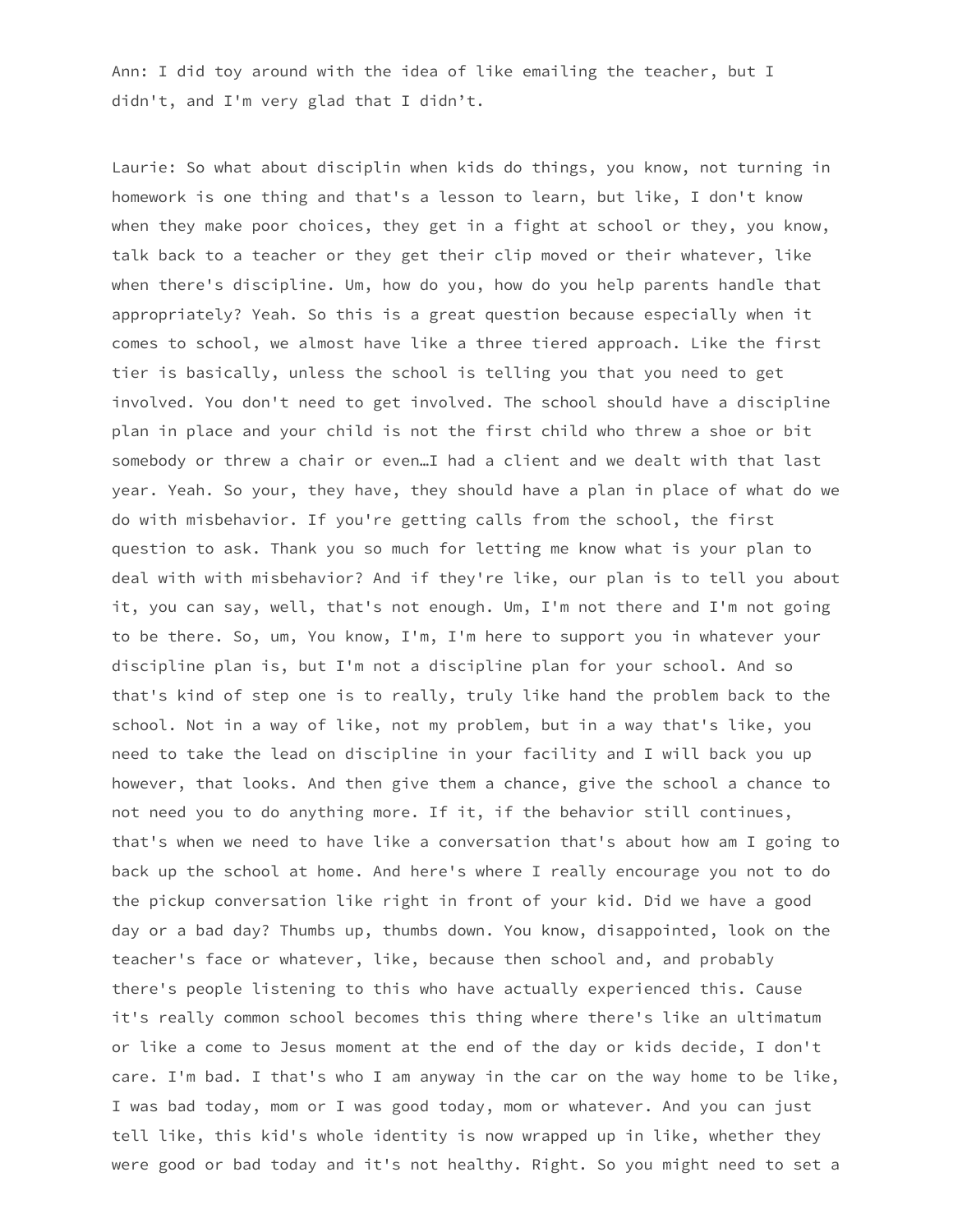boundary with the school that says, I want to know what's going on with my kid. I will not be discussing it with you even in facial expressions at pickup time, email me, text me. I want to know, but that's, this is not the forum for that. Um, and then you need to have some stuff in place at home to back up the school. So, and it's not like, what did you do in school today? Well, now you're just inviting your child to start lying to you, which is like a whole nother discipline problem that you've created for yourself. Like, don't do that. You can just say. Hey turns out that you threw a chair today at school buddy. Um, and that's a real bummer because when we have bad choices at school, this is what happens at home, whatever that consequence is. Um, but you know, confronting them with like, you know, confessed to what you did, like putting them on trial every day at pickup. It just, it just doesn't, it's not even like we don't even need to go down the rabbit hole about whether or not that's right or wrong. It just doesn't work. Not worth it to do it anyhow.

Laurie: You know, I think we've had some parents that I've talked to, even this recently that have said, you know, the school will call me when there's a problem and want me to fix it. And you know, we're like, well, no, that's there. You know, you weren't there. Like this is there. It was on under, in their classroom. It happened. They need to, if they want it to stop. Right. They're going to have to put some consequences in place.

Ann: Well and I think that what I'm seeing in a trend in schools right now is sometimes teachers do this really well, a nuance where they will reach out and say, Hey, I just want to know, is there something you're doing at home? Like what, what tends to work for your kiddo? Cause. You know, honor that, or that's really useful information for me. And that's great if I were the coach of the teacher, I would say like, it's your classroom. It is great information for you to have, but ultimately you need to decide like, what is your approach to discipline that honors, whatever the school's rules are and boundaries around, you know, obviously there's limitations to what a school's even allowed to do and stuff like that, but, you know, creating your own approach to discipline and I think there are legitimately, and I see this more with like preschools and daycare centers or private schools, because they don't have quite as like, they can kind of follow their own whatever, but I do see schools just not having a plan at all in place.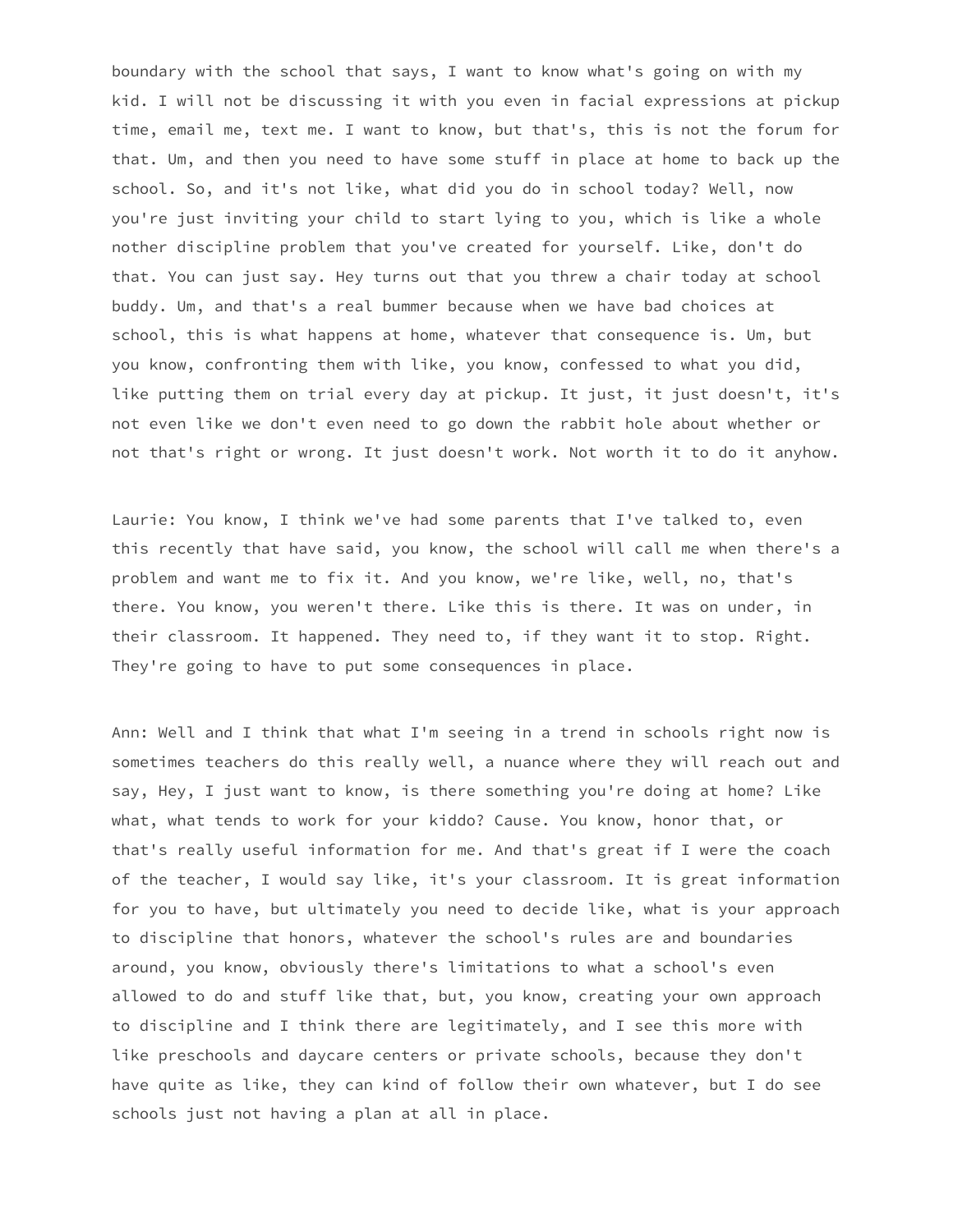Abbey: Yeah. We've been having them come get the child from school and pick them up, which in my opinion is actually rewarding, the child for their behavior because they get to escape school.

Ann: Yeah. So there's obviously there's things we can do about that to make it less over Woolworth's reward. And in some cases like for safety reasons or something, it might be that you have to come pick your kiddo up and stuff like that.Um, you know, there's never like a one size fits all approach to this stuff, but it is, I think really, almost doesn't even occur to parents because we feel, we feel like we're the ones who are in the principal's office when we get that call or that email home, we forget that we actually have agency. And what I often see is parents either feeling so humiliated and ashamed and upset about what happened or just complete mama bear and start like raging at the school or the kid, um, because they feel like attacked or called out. But both of those behaviors are coming from the same place, which is that you feel ashamed and called out and judged. And so if you can get, talk about that emotional place we were talking about earlier, like if you need to, you need to have a conversation with yourself and realize like, this is just, you can look at those calls and emails home as just information. Johnny threw a chair today is the same as Johnny was wearing a yellow shirt today. It's just information for you. And you get to decide how you're going to respond to that. Um, and, and there will be things that happen in class that you can decide, like you actually don't think are a big deal at all. And the school can be upset about it if they want to, but it doesn't really violate any of your values. Like, for example, it's like saying like a body part name or something like that.

Laurie: Right. So do you feel like though, so I'm, I'm imagining all of this with like school-aged kids even up to middle school, but what happens when the kids are big kids and they're high school kids and they can get in the car and drive away or they can they're are bigger than you and they're, I don't know. I feel like the, the dynamic shift a little bit. Is your coaching. Techniques the same for all ages? Or do you, does it start to turn into adapt a little bit to something different as they get older?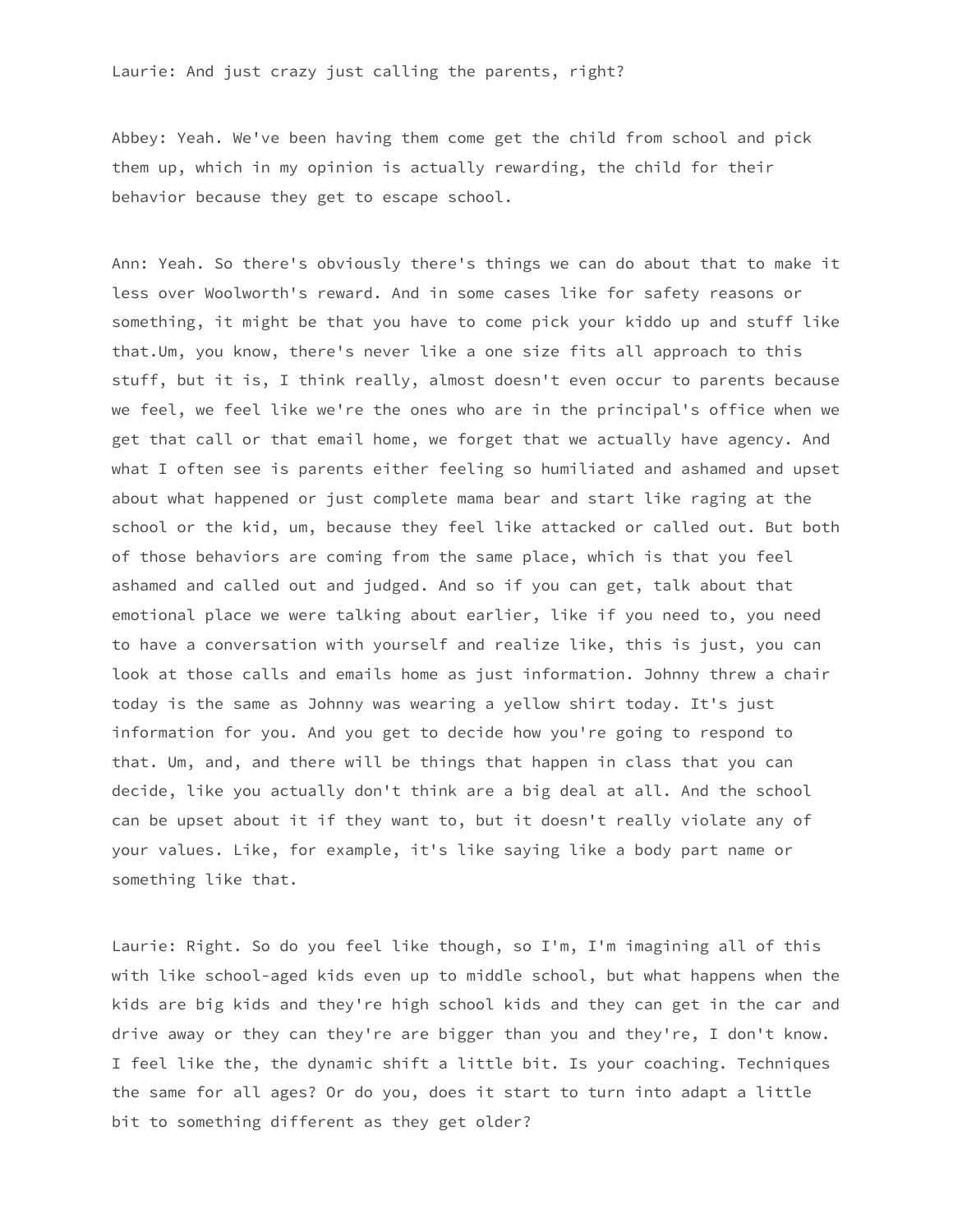Ann: I would say yes and…is short answer question. So, um, the principles are always the same with teenagers. There's some nuances that it's really important to understand, because not because it's going to change you. Those principles, but because it's going to almost like make them more nuanced. So for example, it's really common mistake people make with teenagers is like the kids are older, their mistakes are quote unquote "worse". Um, and also the stakes are higher. So my punished. Which I mean, right there that's a wrongheaded approach, but, or my consequence needs to be extreme because the behavior was extreme. The risk is extreme. So now it's like I'm taking your phone for a week or you're never going to see the light of day, or you can go out with that girl until you graduate or you can't get your license because until you, you know, do X, Y, and Z, like that really doesn't work for teenagers. It's not really a great approach for little kids either, but we just don't really see that approach being taken as much for little kids. But the problem is like teenagers brains are thinking about the immediacy. Like an eight year old or a nine-year-old is more capable of long-term planning than a 16 year old, trying to say like a month from now, I'll give you the keys back. And in the meantime you need to do like these lists of perfection that I'm going to give you, your child, like a month from now. It's like, doesn't even really even exist o them. And now it's like you have set an impossible task before them. First of all, that's super far away. That's a really long time that they have to be good. And also probably your standards for what will get them their keys back are really high. And especially over the course of a whole month, what is the likelihood that your kid's not going to screw up? Zero, right? Your child. Actually accurate and saying like, well, I'm never going to do it. So screw it. And then their behavior will often become worse. Like we all had in high school or maybe we were, the friend in high school that was like always grounded before they, before they even reached the week, the end of the week that they were grounded, they were grounded for another week. And did those stop misbehaving? No, they just got really good at sneaking out of their house and doing this or that like the, the consequences was completely meaningless to the child at that point, except for the fact that they would be having consistent interactions with their parents, where they got a lot of shame messages. But as far as like modifying their behavior, it's totally ineffective. So, so little subtleties like that, where it's like, okay, your kid is a teenager now. So we really need to keep these factors in mind that we probably didn't need to consider before when they were younger. And then also. Um, teenagers and tweens also like the relationship becomes so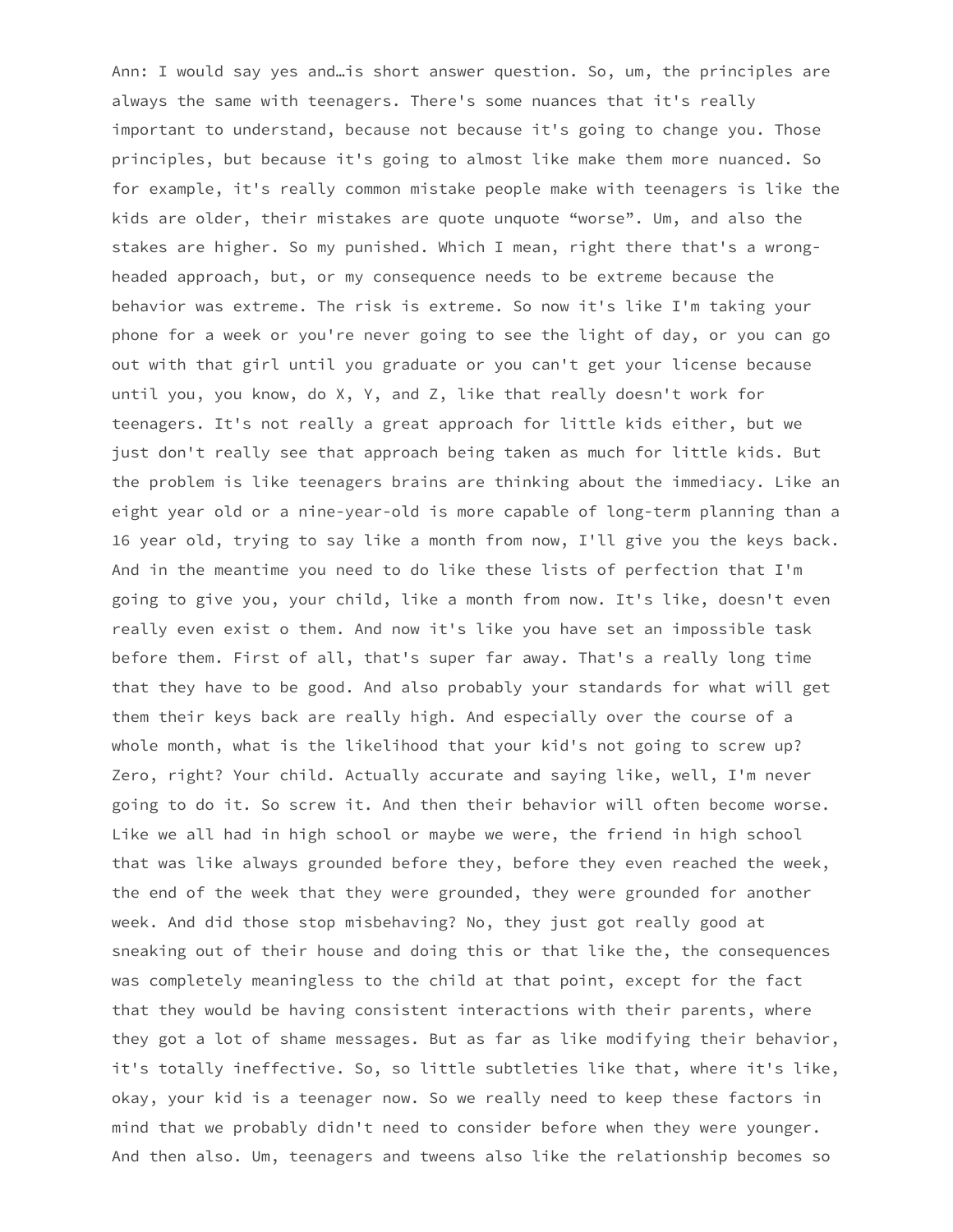much more important and I want to say it's more important, but it's more often neglected. So then it becomes something that we need to put more energy into. With your toddler like you might be fighting with your toddler all the time, but I guarantee you, there's probably just as much time where you're like snuggling and holding them, thinking about how cute they are and taking pictures for Instagram of them was like cake all over their faces and stuff like that. So your relationship doesn't get put on the back burner as easily as it does with older kids. So that's another difference with the older kids. You really, I really pay a lot of attention to like, how are you communicating? Um, and then also like older kids need to be more emancipated than younger kids. There's a big independent. Process that may be getting neglected. And what often happens with teenagers is because their behavior becomes heinous, you wind up actually becoming more controlling and battening down the hatches way more. So a 16 year old could be having way more restrictions than they did when they were 10. So those are kind of the little differences, but the principles never change.

Laurie: Hmm. That's awesome.

Abbey: What about, so talking about neuro atypical children or students, and do you use different strategies for, for example, a student with ADHD that has a lot of impulsivity that may be, ya know…I've seen a lot of parents in the past, use that as an excuse for behavior that, you know, he can't control it or she couldn't help it. She's impulsive. She has ADHD. Do your strategies for teaching and helping parents come to, you know, learn more about discipline. Do they differ for students with ADHD or learning disabilities?

Ann: I think the strategies don't differ, but I would say the nuts and bolts differ. So for example, with a kiddo, with ADHD, Versus a neuro-typical kid for a neuro-typical kid. You might just say like, you need to get your homework done before chore, uh, your homework and chores need to be done before you have screens. And that's all you need to say. And the kid immediately is like, okay, well, I guess I better do my homework now. And then I'll do my chores after. And they've like laid out their evening for our neuro atypical kids saying that to them might not be enough. So that doesn't mean that you swoop in and do it, figure it out for them and say, okay, so I've laid out your entire evening. So before we have to do this before you can get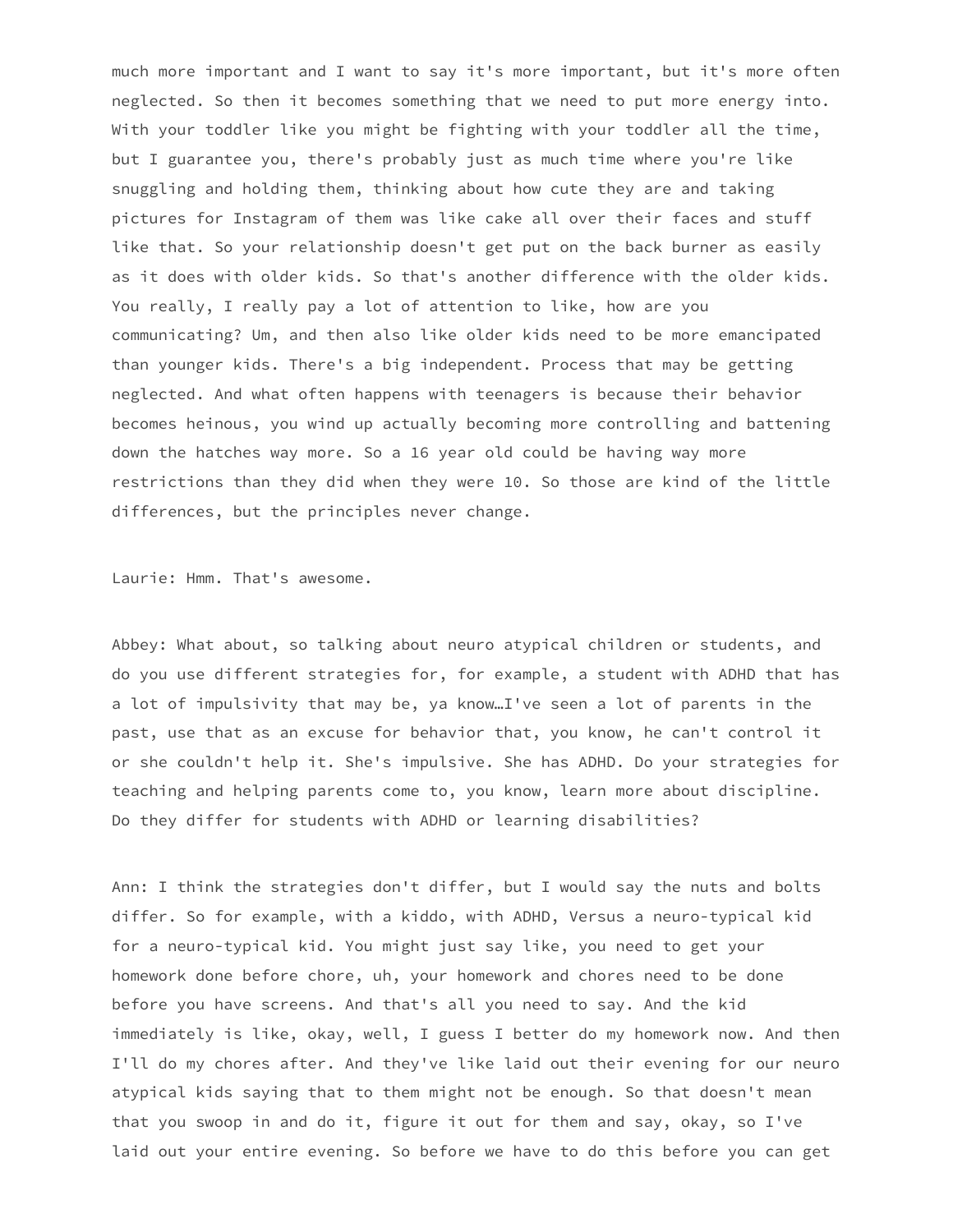screens the consequences the same, but you might say, Hey, you need to get your chores done and your homework done before you have screens. What can I do to help you feel like you're ready to take on that responsibility? Or what do you need to be able to do that? And so those kids that are coming home saying, like, I just can't do it, you know, then you, you can sit down and say, I'm here to help you. What do you think would help you remember to do things instead of how many of us like ADHD moms? Have we been given the advice like make lists, checklists have checklists all over your house. I was just talking to a client yesterday. Who's kiddo has ADHD and she's like, I realized he doesn't even use the checklist. I'm sitting here and making the checklist for him. I'm putting it in his backpack. I'm checking the checklist. He's literally doing nothing with the checklist. And, but, but if it, if a checklist was something that this kid on his own had said, you know, I think a checklist might really help me, mom. Oh, great. What should we put on the checklist? Would you like pictures or do you want to draw it out? Do you want to write it or do you want to type it? You know, like this kid is still in the driver's seat and always the consequence is still there. And that's the other piece of this puzzle. When you stay with consequences instead of punishing. You those two things can be true. Like what you were saying just now about, um, About like, well, but he can't help it? And that's why he's acting this way. Yes, that is a hundred percent true. And in this family, we don't get screens when we haven't done our homework and I have all the empathy in the world for why you didn't do your homework. It's totally understandable why you didn't do your homework. And then also in a, from a coaching perspective, I would be like kind of helping that mom chip away or that dad chip away at the idea that he can't do it. He can do it. It's probably gonna take him a longer time to figure it out. It's probably going to require a lot of patience and compassion on your part and consistency and diligence. And, um, and you might, yes, ha have to be there to help him implement tools that make it possible for him to do that. It might be true to say, just saying, this is the boundary, you know, good luck to you. It would set him up to fail. But saying, this is the boundary and I'm here to help you figure out what you need to reach that boundary or to comply with that boundary. What that means is every kid can do it. What, what the answer to that question? What do you need to be able to do? It is different for everyone. But it is possible.

Laurie: So, I mean, I feel like we could talk all day. Like this is so helpful. And I feel like so many of our parents, like we have these kinds of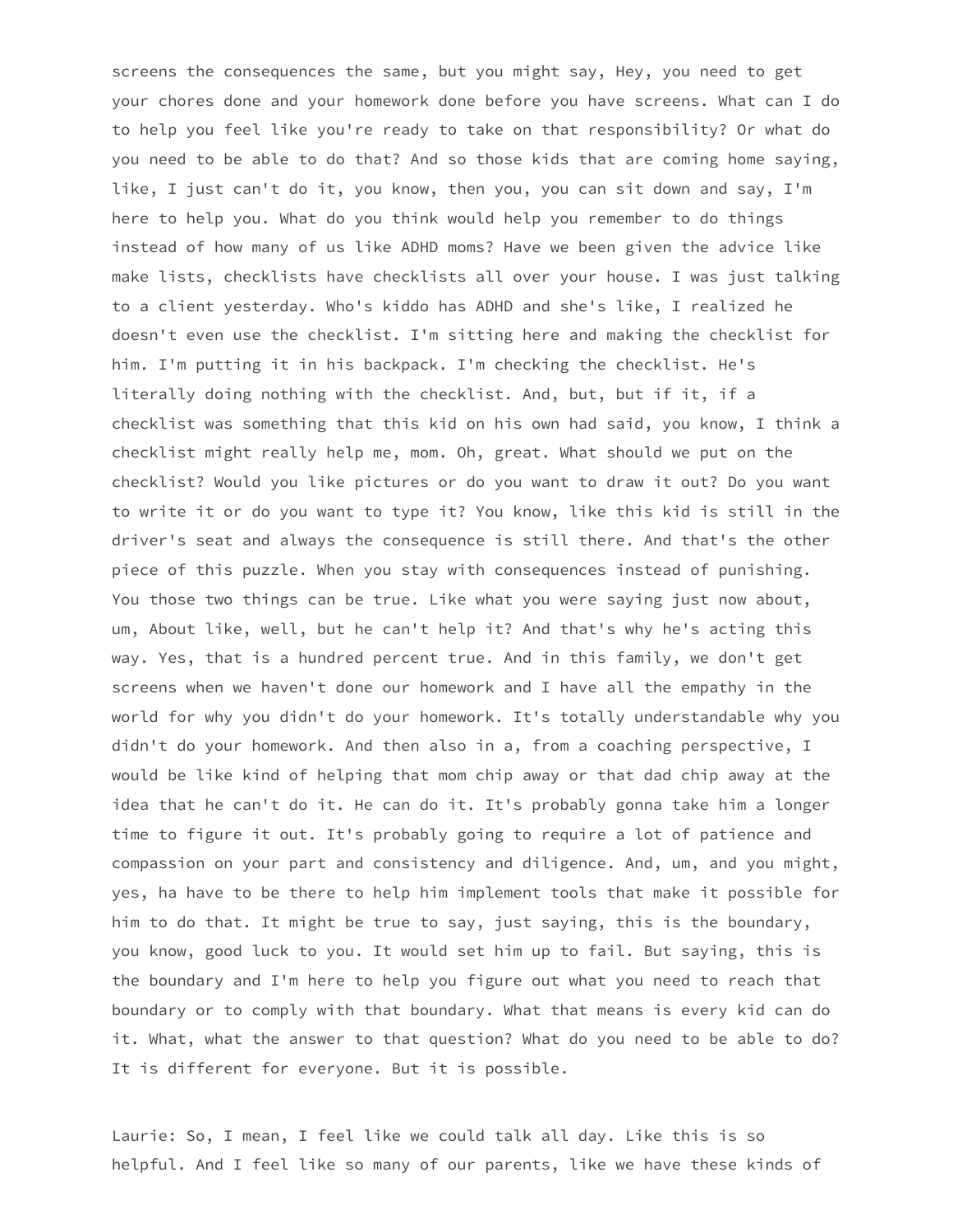conversations and oftentimes we're not sure, you know how to help, which is why we love to have people like you. So tell me how you, how do you serve parents? Like, what are the different ways that you work with.

Ann: So I work both in a group coaching program. I run a group coaching program and for moms, and then I also work with couples and non moms, um, privately. So, um, it's really up to whoever wants to work with me, we. We like in that discovery call, part of the work that we do is to figure out where do you belong? Where do you fit, where you're going to get the best results? What, what feels right for you? Um, and either way, no matter where you end up, you're going to get a full curriculum. For me, that is, I would say half parenting skills. Like, what are the consequences I want to use? And what do I do when we're not getting ready for school on time and all that stuff. And then the other half is that emotional? What is my job as a mom or a dad? What, um, what does a good parent even look like? And where did I come up with that idea? And how much of my parenting is coming from me, trying to prove something to myself or take care of my own emotions versus actually being attuned to an in-service of my child?

Laurie: I love it. And you, do you work, you work all virtually, right? Yup. All virtually. So clients in like Europe and I got a czechoslovakian client a couple months ago and yeah.

Abbey: Man you are, you are fabulous. I think I can think of so many different parents right now off the top of my head that could really, really benefit from your services and working with you.

Laurie: So, how do people find you? What's the best way? I would assume just your website, which is…

Ann: It's annkaplanparentcoach.com. Super easy. It's super easy. We'll put that in the show notes.

Laurie: Is there a place on their form they can fill out to reach out to you, then get my free workbook on getting kids to listen the first time from that website, you can set up a discovery call. You can. Send me a message. If you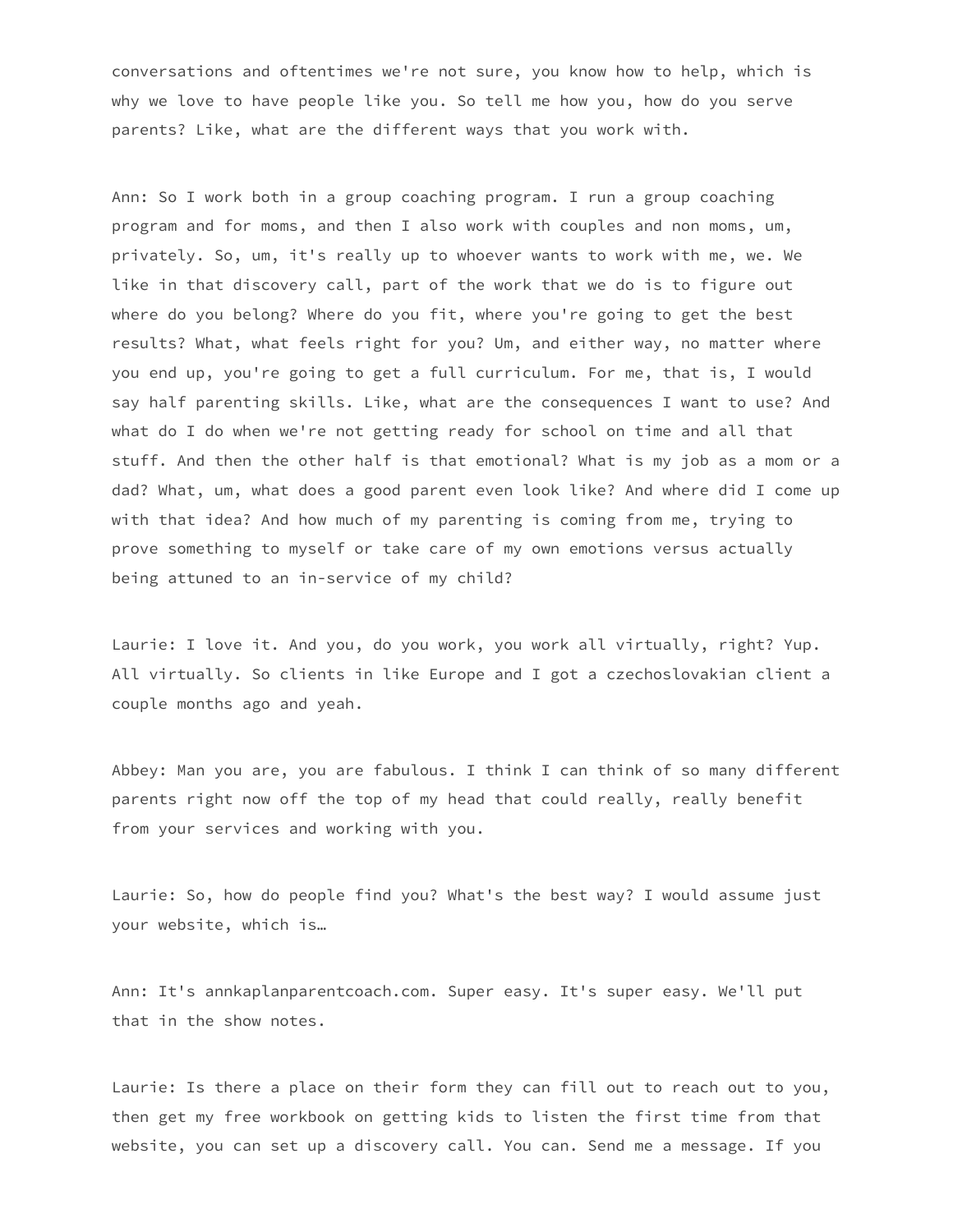want to, um, if you send me a message, I'll probably suggest that we have a discovery call, but that's fine. You can always reach out way. Um, yeah, you can find me find all of my stuff there. You could even just enroll in the group program full out without even talking to me if you want to.

Laurie: Oh really? Oh, that's awesome. And does that, is that just ongoing or are there start and stop times?

Ann: Nope, it's always, and it's a forever program. Once you're in the group, you're in it forever. Or at least until I retire. So I always give everyone six months. So like, even if I decided to retire today, which is not going to happen, I would still run the group for six more months.

Laurie: That's awesome.

Abbey: Awesome.

Laurie: Really! Because I think this is a benefit, like all the way through to when you send your kids off to college and even just teaching them how to be independent and staying out of, I mean, there's so many nuances all the way through to when they're married and have their own children.

Ann: Well, and at a certain point it's basically like almost like free coaching cause you don't pay forever once you pay your in and that's it. So a Costco run and then I'm just in your life forever.

Laurie: That is awesome.

Abbey: And about, about how often would a parent meet with you if they. We're taking you on as a coach. Yeah. So my group program, I do a weekly coaching calls and, and then we also have a private closed Facebook group where you can get coaching throughout the week for me. And I respond to stuff in that group within like an hour or so. Um, and then if you're working with me privately, we meet every other week for six weeks.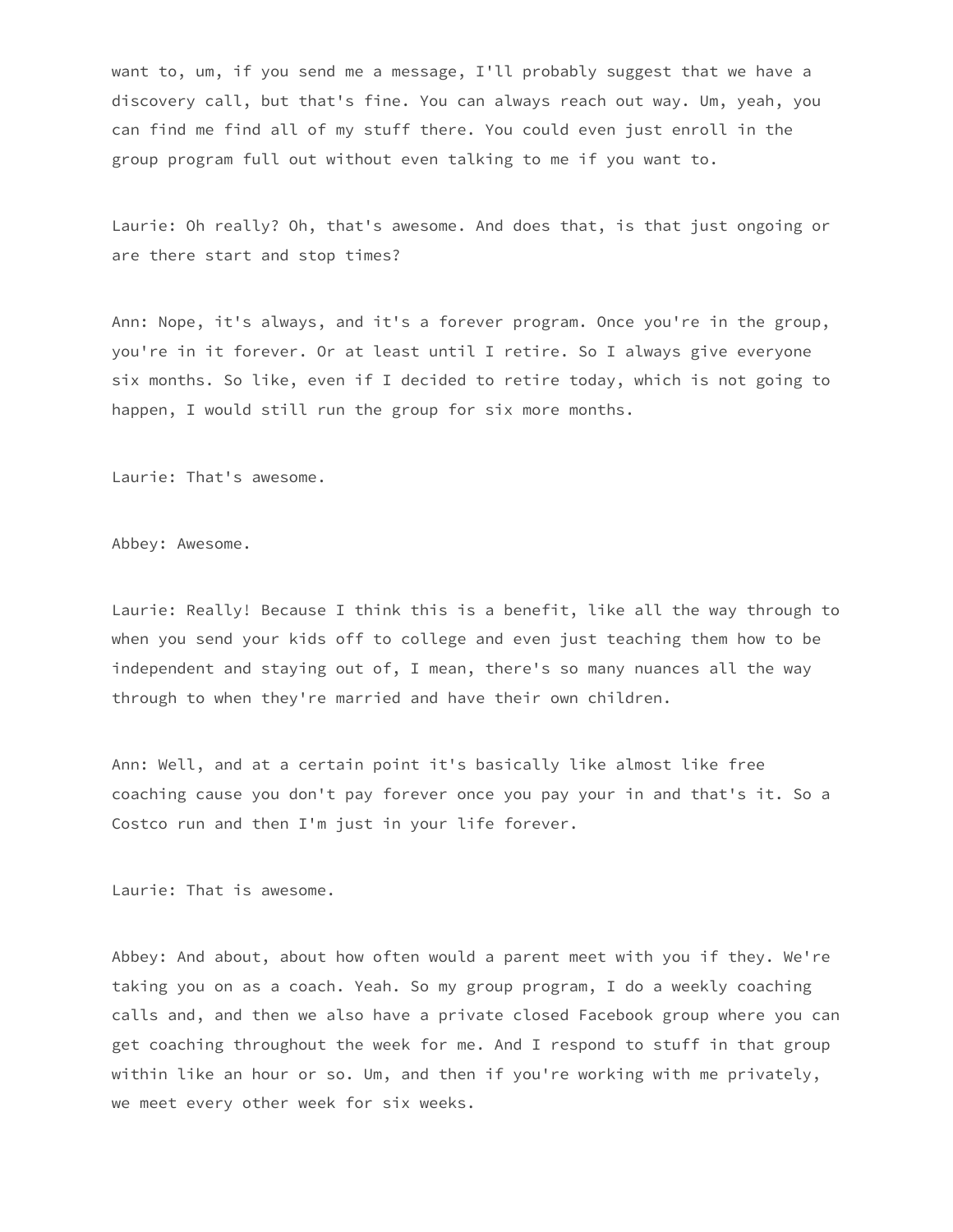Laurie: Oh, that's great. That gives you lots of time to practice in between. Yeah. And when you're a private client of mine, you also have unlimited access to me. It's just not through a Facebook group, but it's through a video messenger I use called Marco Polo.

Laurie: Oh, that's cool.

Abbey: That is really cool. That's awesome.

Laurie: Well, thank you so much for being here today. This has been so informative, so helpful. I'm so excited to share this with everybody. Um, we very much appreciate you taking the time out of your schedule to share all your amazing information with us.

Ann: No, it was a great fun. Thanks so much for having me.

Laurie: Absolutely. If you guys have any questions, we'll put all of Ann's contact information in the show notes. Um, if you'd like to reach out to her, if you have any questions for us or suggestions for future episodes, do not hesitate to email us at letstalklearningdisabilities@gmail.com. Our website is fully functioning up and running for the podcast. But I can't remember what it is. We'll put it in the show notes because it's not, let's talk learning disabilities. I think it's LTLD or something, I don't know. Well, I'll put it in the show notes. Anyway, you guys have, it's brand new and I'm like, I know we didn't put the whole name out there because it was way too long.

Both: We'll figure it out.

Abbey: Thank you everyone for listening. Thank you again, and for joining us and take care and have a great day.

Laurie: Bye.